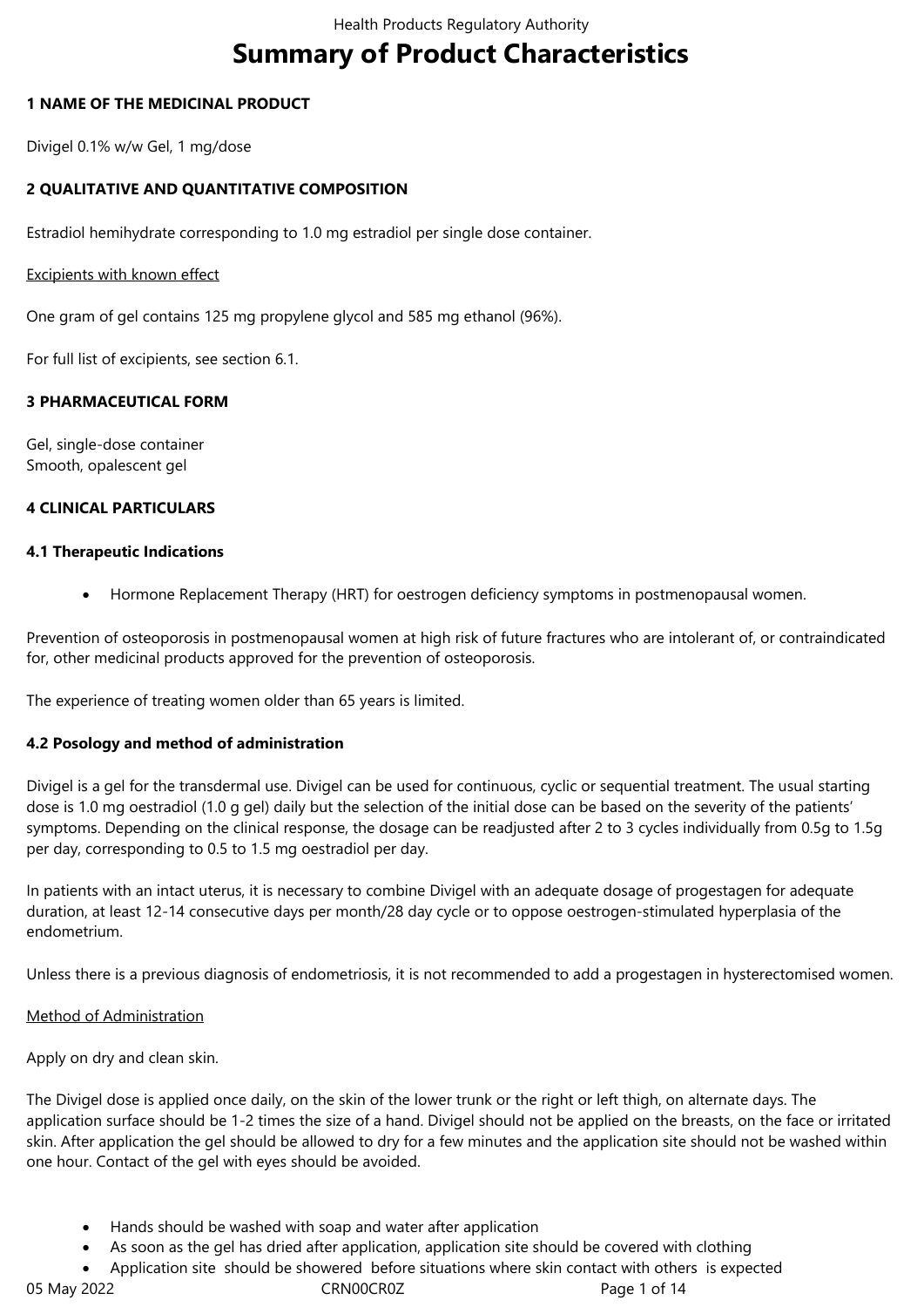If another person (e.g. child or spouse) or pet accidentally touches the application site, that area of their skin should be washed with soap and water right away.

If no precautionary measures are taken, the estradiol gel can be accidentally transferred through close skin contact to others (e.g. child, spouse, pets), which may cause adverse effects to them. In case of any signs of symptoms of adverse effects, physician or veterinarian should be contacted.

In women who are not using hormone replacement therapy (HRT), or women transferring from continuous combined HRT-product, treatment with Divigel may be started on any convenient day.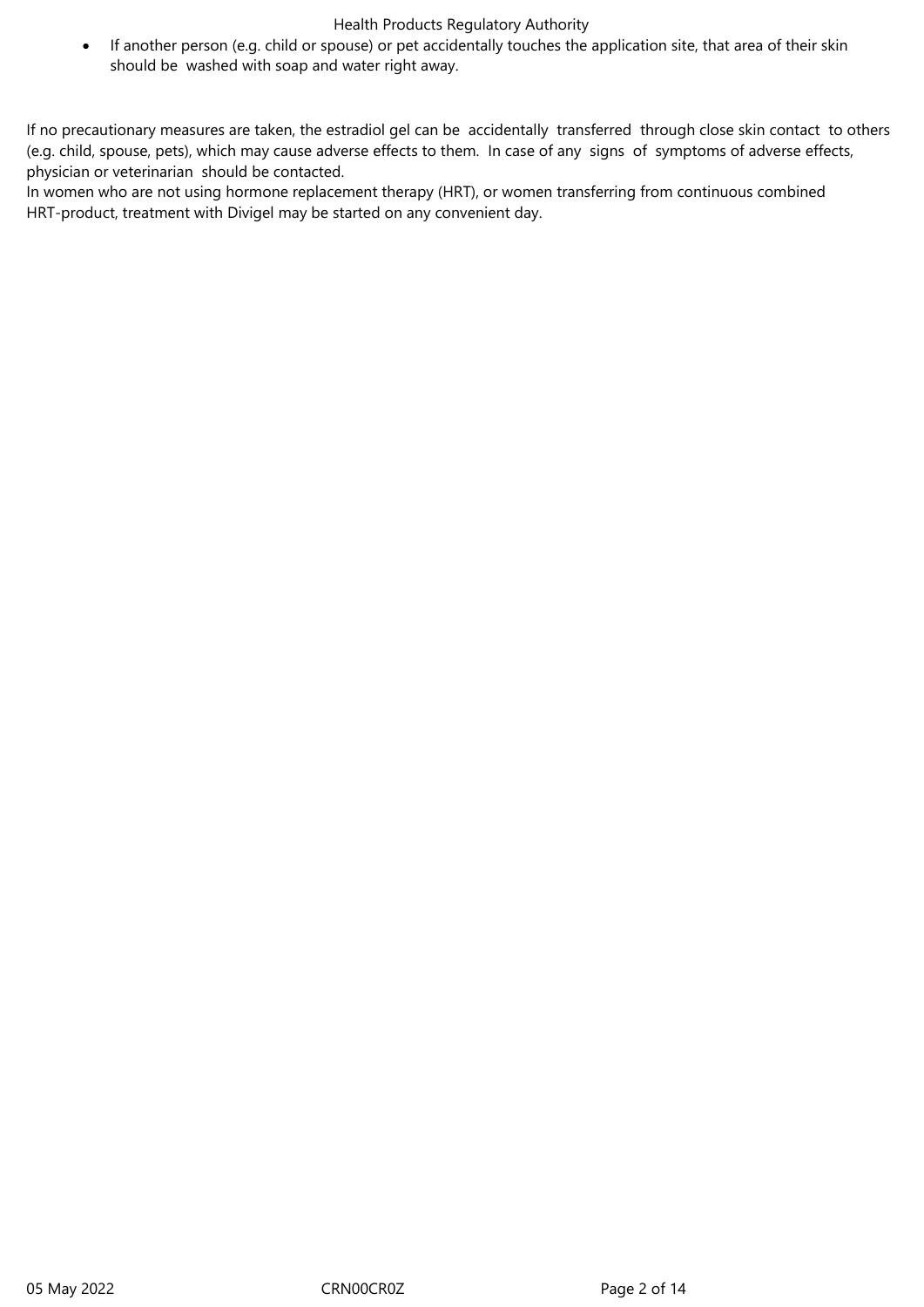In women transferring from a continuous sequential or cyclic HRT regimen, treatment should begin the day following completion of the prior 28 days regimen.

For initiation and continuation of treatment of postmenopausal symptoms, the lowest effective dose for the shortest duration (see also section 4.4) should be used.

If the patient has forgotten to apply one dose, the forgotten dose is to be applied as soon as possible if the dose is not more than 12 hours late. If the dose is more than 12 hours late the dose should be forgotten and continue as normal. Forgetting a dose may increase the likelihood of break-through bleeding and spotting.

# **4.3 Contraindications**

- Known, past or suspected breast cancer
- Known or suspected oestrogen dependent malignant tumours (e.g, endometrial cancer)
- Undiagnosed genital bleeding
- Untreated endometrial hyperplasia
- Previous or current venous thromboembolism (deep venous thrombosis, pulmonary embolism)
- Known thrombophilic disorders (e.g. protein C, protein S or antithrombin deficiency see section 4.4)
- Active or recent arterial thromboembolic disease (e.g angina, myocardial infarction)
- Acute liver disease, or a history of liver disease as long as liver function has failed to return to normal
- Hypersensitivity to the active substances or any of the excipients listed in section 6.1
- Porphyria

### **4.4 Special warnings and precautions for use**

- For the treatment of postmenopausal symptoms, HRT should only be initiated for symptoms that adversely affect quality of life. In all cases, a careful appraisal of the risks and benefits should be undertaken at least annually and HRT should only be continued as long as the benefit outweighs the risk.
- Evidence regarding the risks associated with HRT in the treatment of premature menopause is limited. Due to the low level of absolute risk in younger women, however, the balance of benefits and risks for these women may be more favourable than in older women. **Medical examination/follow up:**
- Before initiating or reinstituting hormone replacement therapy (HRT), a complete personal and family medical history should be taken. Physical (including pelvic and breast) examination should be guided by this and by the contraindications and warnings for use. During treatment, periodic check-ups are recommended of a frequency and nature adapted to the individual woman. Women should be advised what changes in their breasts should be reported to their doctor or nurse (see 'Breast cancer' below). Investigations, including appropriate imaging tools, e.g. mammography, should be carried out in accordance with currently accepted screening practices, modified to the clinical needs of the individual. **Conditions which need supervision** If any of the following conditions are present, have occurred previously, and/or have been aggravated during pregnancy or previous hormone treatment the patient should be closely supervised. It should be taken into account that these conditions may recur or be aggravated during treatment with Divigel, in particular:
- Leiomyoma, (uterine fibroids) or endometriosis
- Risk factors for, thromboembolic disorders (see below)
- Risk factors for oestrogen dependent tumours, e.g.  $1<sup>st</sup>$  degree heredity for breast cancer
- Hypertension
- Liver disorders (e.g. liver adenoma)
- Diabetes mellitus with or without vascular involvement
- Cholelithiasis
- Migraine or (severe) headache
- Systemic lupus erythematosus
- A history of endometrial hyperplasia (see below)
- Epilepsy
- Asthma
- **Otosclerosis**
- Angioedema (hereditary and acquired). **Reasons for immediate withdrawal of therapy:** Therapy should be discontinued in case a contra-indication is discovered and in the following situations: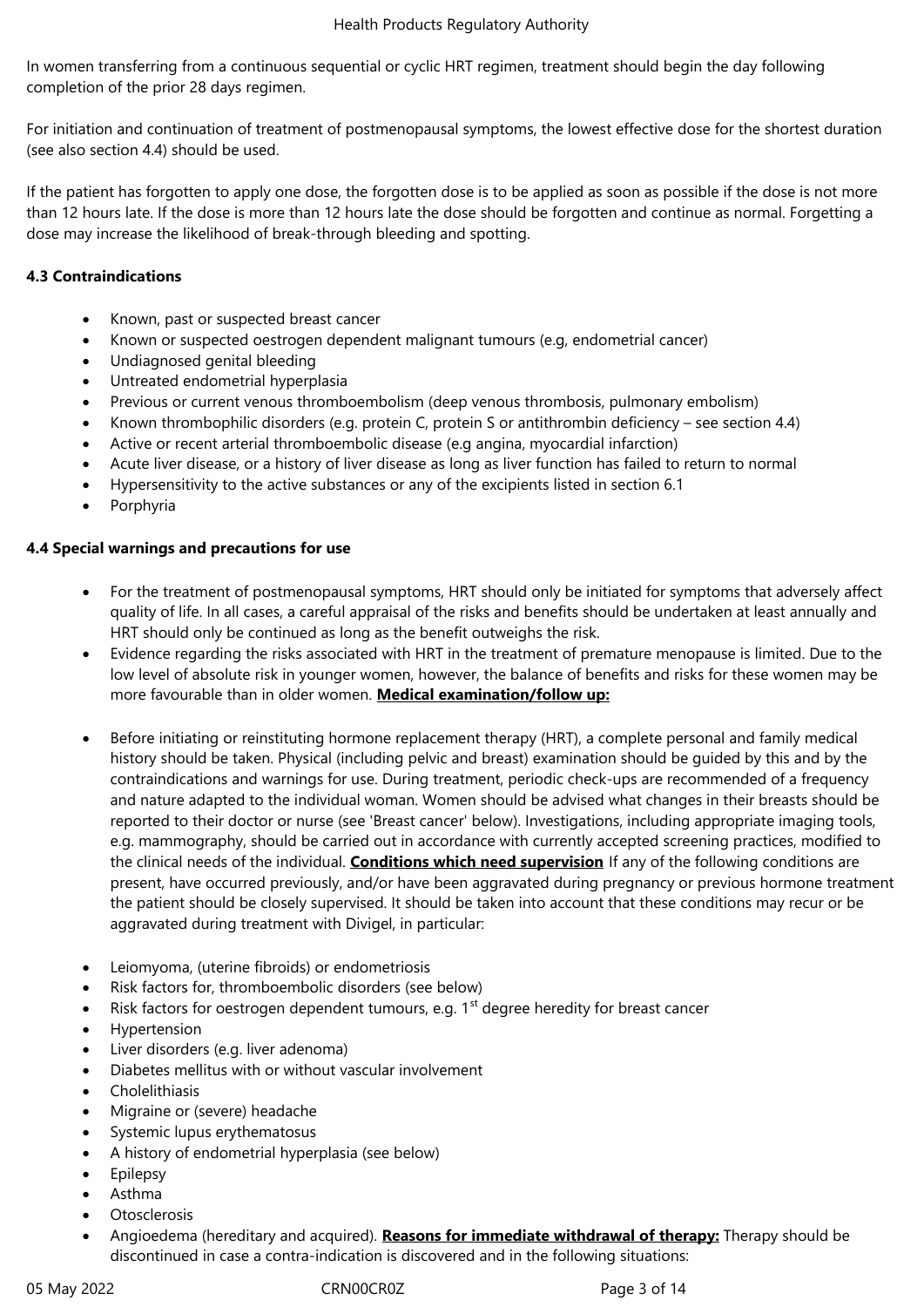- Jaundice or deterioration in liver function
- Significant increase in blood pressure
- New onset of migraine-type headache
- Pregnancy

### **Endometrial hyperplasia and carcinoma**

- In women with an intact uterus the risk of endometrial hyperplasia and carcinoma is increased when oestrogens are administered alone for prolonged periods. The reported increase in endometrial cancer risk among oestrogen-only users varies from 2-to 12-fold greater compared with non-users, depending on the duration of treatment and oestrogen dose (see section 4.8). After stopping treatment risk may remain elevated for at least 10 years.
- The addition of a progestagen cyclically for at least 12 days per month/28 day cycle or continuous combined oestrogen-progestagen therapy in non-hysterectomised women prevents the excess risk associated with oestrogen-only HRT.
- Break-through bleeding and spotting may occur during the first months of treatment. If break-through bleeding or spotting appears after some time on therapy, or continues after treatment has been discontinued, the reason should be investigated, which may include endometrial biopsy to exclude endometrial malignancy.
- Unopposed oestrogen stimulation may lead to premalignant or malignant transformation in the residual foci of endometriosis. Therefore, the addition of progestagens to oestrogen replacement therapy should be considered in women who have undergone hysterectomy because of endometriosis, if they are known to have residual endometriosis.

### **Breast cancer**

The overall evidence shows an increased risk of breast cancer in women taking combined oestrogen-progestagen or oestrogen-only HRT, that is dependent on the duration of taking HRT.

#### Combined oestrogen-progestagen therapy

• The randomised placebo-controlled trial the Women's Health Initiative study (WHI), and a meta-analysis of prospective epidemiological studies are consistent in finding an increased risk of breast cancer in women taking combined oestrogen-progestagen for HRT that becomes apparent after about 3 (1-4) years (see section 4.8).

#### Oestrogen-only therapy

• The WHI trial found no increase in the risk of breast cancer in hysterectomised women using oestrogen-only HRT. Observational studies have mostly reported a small increase in risk of having breast cancer diagnosed that is lower than that found in users of oestrogen-progestagen combinations (see section 4.8).

Results from a large meta-analysis showed that after stopping treatment, the excess risk will decrease with time and the time needed to return to baseline depends on the duration of prior HRT use. When HRT was taken for more than 5 years, the risk may persist for 10 years or more.

HRT, especially oestrogen-progestagen combined treatment, increases the density of mammographic images which may adversely affect the radiological detection of breast cancer.

### **Ovarian cancer**

Ovarian cancer is much rarer than breast cancer. Epidemiological evidence from a large meta-analysis suggests a slightly increased risk in women taking oestrogen-only or combined oestrogen-progestagen HRT, which becomes apparent within 5 years of use and diminishes over time after stopping.

Some other studies, including the WHI trial, suggest that use of combined HRTs may be associated with a similar or slightly smaller risk (see Section 4.8).

05 May 2022 CRN00CR0Z CRNOOCROZ Page 4 of 14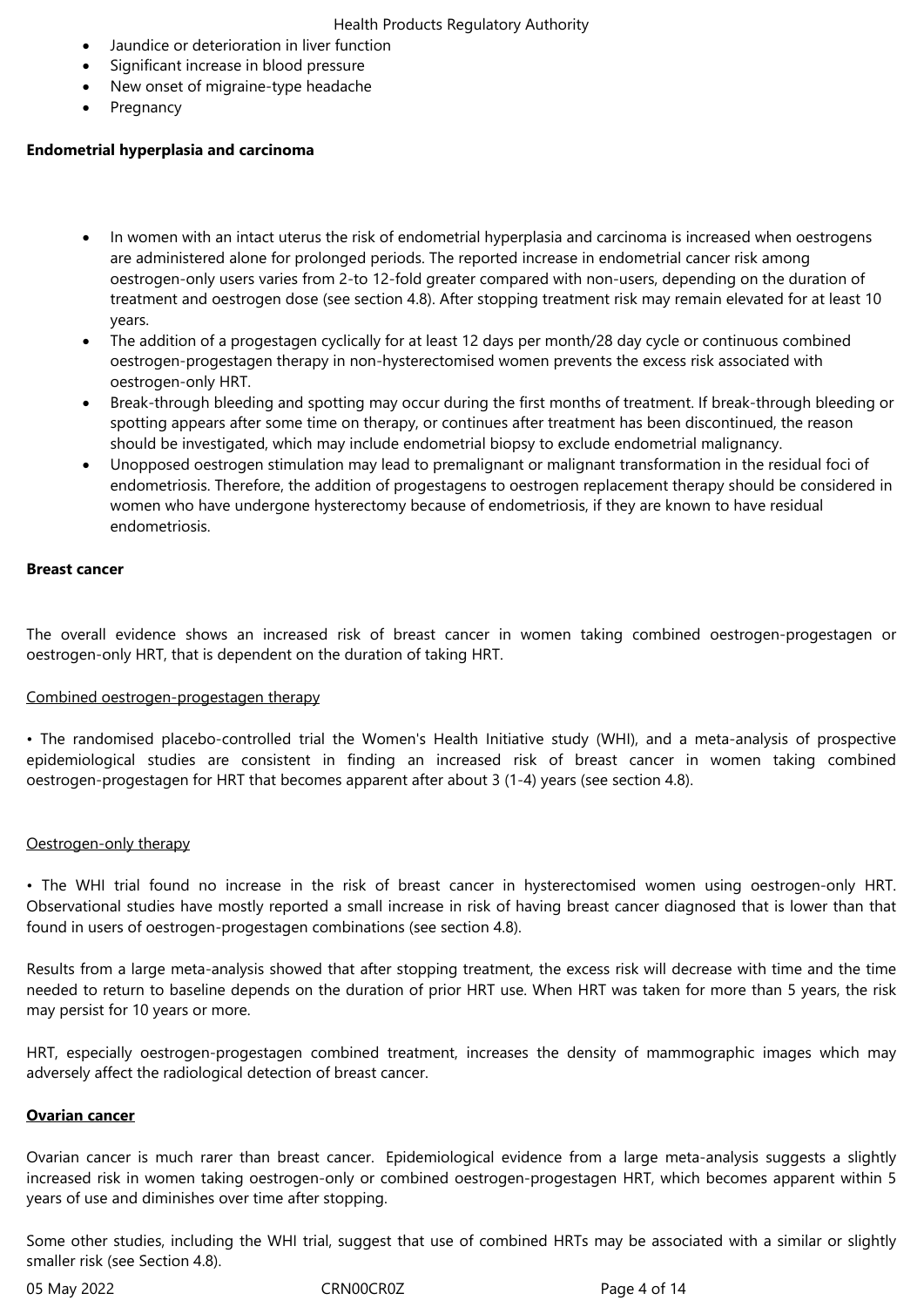### **Venous thromboembolism**

- HRT is associated with a 1.3-3 fold risk of developing venous thromboembolism (VTE) i.e. deep vein thrombosis or pulmonary embolism. The occurrence of such an event is more likely in the first year of HRT than later (see section 4.8).
- Patients, with a history of VTE or known thrombophilic states have an increased risk of VTE and HRT may add to this risk. HRT is therefore contraindicated in these patients (see section 4.3).
- Generally recognised risk factors for VTE include use of oestrogens, older age, major surgery, prolonged immobilisation, obesity (BMI > 30 kg/m<sup>2</sup>), pregnancy/postpartum period, systemic lupus erythematosus (SLE), and cancer. There is no consensus about the possible role of varicose veins in VTE.
- As in all postoperative patients, prophylactic measures need be considered to prevent VTE following surgery. If prolonged immobilisation is to follow elective surgery temporarily stopping HRT 4 to 6 weeks earlier is recommended. Treatment should not be restarted until the woman is completely mobilised.
- In women with no personal history of VTE but with a first degree relative with a history of thrombosis at young age, screening may be offered after careful counselling regarding its limitations (only a proportion of thrombophilic defects are identified by screening). If a thrombophilic defect is identified which segregates with thrombosis in family members or if the defect is 'severe' (e.g, antithrombin, protein S, or protein C deficiencies or a combination of defects), HRT is contraindicated.
- Women already on chronic anticoagulant treatment require careful consideration of the benefit-risk of use of HRT.
- If VTE develops after initiating therapy, the drug should be discontinued. Patients should be told to contact their doctors immediately when they are aware of a potential thromboembolic symptom (e.g. painful swelling of a leg, sudden pain in the chest, dyspnoea).

#### **Coronary artery disease (CAD)**

 There is no evidence from randomised controlled trials of protection against myocardial infarction in women with or without existing CAD, who received combined oestrogen-progestagen or oestrogen-only HRT. Combined oestrogen-progestagen therapy The relative risk of CAD during use of combined oestrogen+progestagen HRT is slightly increased. As the baseline absolute risk of CAD is strongly dependent on age, the number of extra cases of CAD due to oestrogen+progestagen use is very low in healthy women close to menopause, but will rise with more advanced age. Oestrogen-only Randomised controlled data found no increased risk of CAD in hysterectomised women using oestrogen-only therapy.

#### **Ischaemic stroke**

 Combined oestrogen-progestagen and oestrogen-only therapies are associated with an up to 1.5-fold increase in risk of ischaemic stroke. The relative risk does not change with age or time since menopause. However, as the baseline risk of stroke is strongly age-dependent, the overall risk of stroke in women, who use HRT, will increase with age (see section 4.8).

#### **Other conditions**

 Oestrogens may cause fluid retention, and therefore patients with cardiac or renal dysfunction should be carefully observed. Patients with terminal renal sufficiency should be closely observed.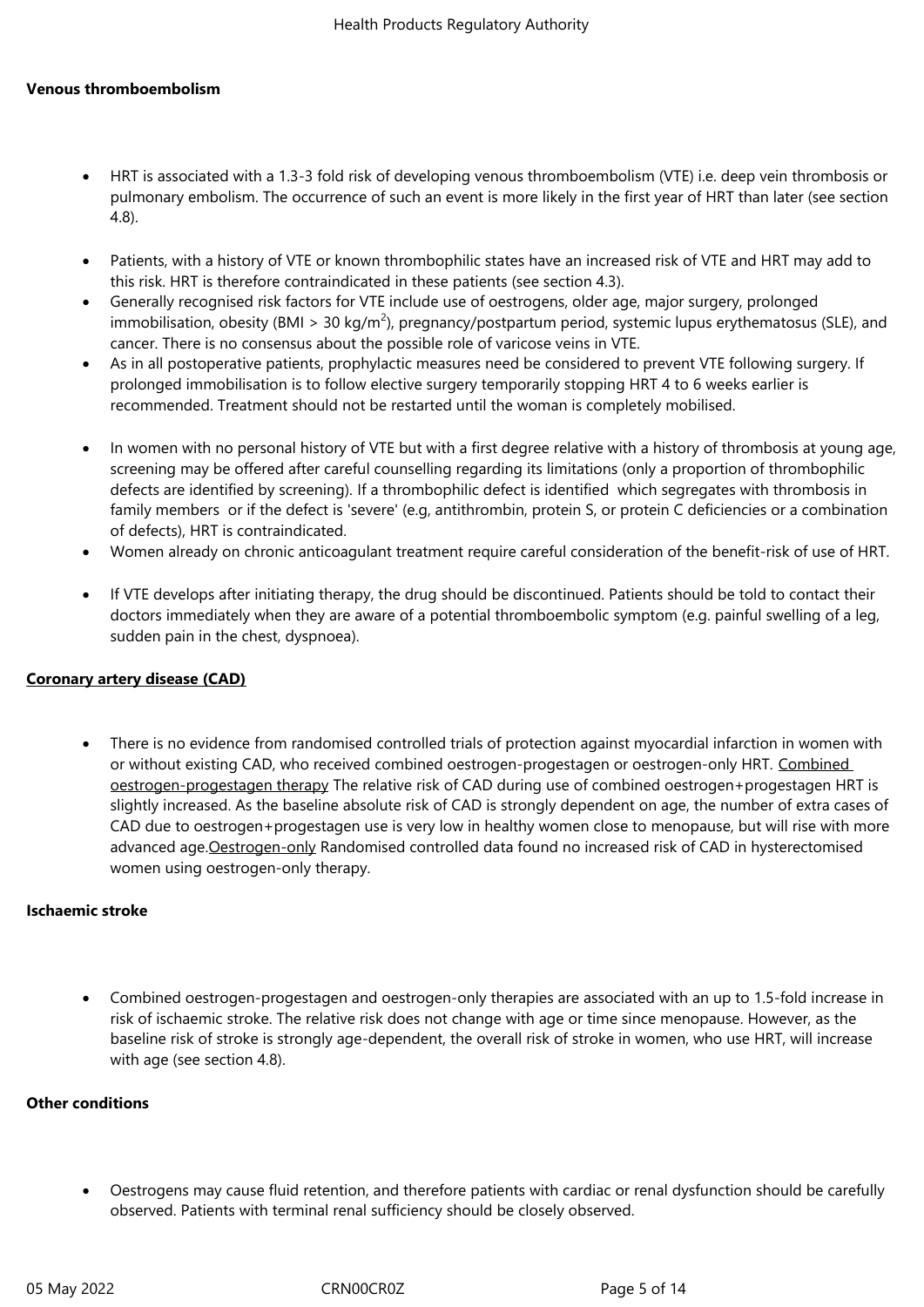- Women with pre-existing hypertriglyceridaemia, should be followed closely during oestrogen replacement or hormone replacement therapy, since rare cases of large increases of plasma triglycerides, leading to pancreatitis have been reported with oestrogen therapy in this condition.
- Exogenous oestrogens may induce or exacerbate symptoms of hereditary and acquired angioedema.
- Oestrogens increase thyroid binding globulin (TBG), leading to increased circulating total thyroid hormone as measured by protein-bound iodine (PBI), T4 levels (by column or by radio-immunoassay) or T3 levels (by radio-immunoassay). T3 resin uptake is decreased, reflecting the elevated TBG. Free T4 and free T3 concentrations are unaltered. Other binding proteins may be elevated in serum, i.e. corticoid binding globulin (CBG), sex-hormone-binding globulin (SHBG), leading to increased circulating corticosteroids and sex steroids, respectively. Free or biological active hormone concentrations are unchanged. Other plasma proteins may be increased (angiotensinogen/renin substrate, alpha-1-antitrypsin, ceruloplasmin).
- Chloasma may occasionally occur, especially in women with a history of chloasma gravidarum.
- Women with a tendency to chloasma should minimise exposure to the sun or ultraviolet radiation whilst taking HRT.
- HRT use does not improve cognitive function. There is some evidence of increased risk of probable dementia in women who start using continuous combined or oestrogen-only HRT after the age of 65.
- Divigel is not a contraceptive and adequate non-hormonal contraception should be advised.

# **ALT elevations**

During clinical trials with patients treated for hepatitis C virus (HCV) infections with the combination regimen ombitasvir/paritaprevir/ritonavir with and without dasabuvir, ALT elevations greater than 5 times the upper limit of normal (ULN) were significantly more frequent in women using ethinylestradiol-containing medicinal products such as CHCs. Additionally, also in patients treated with glecaprevir/pibrentasvir, ALT elevations were observed in women using ethinylestradiol containing medications such as CHCs. Women using medicinal products containing oestrogens other than ethinylestradiol, such as estradiol, had a rate of ALT elevation similar to those not receiving any oestrogens; however, due to the limited number of women taking these other oestrogens, caution is warranted for co-administration with the combination drug regimen ombitasvir/paritaprevir/ritonavir with or without dasabuvir and also the regimen glecaprevir/pibrentasvir. See section 4.5.

### Excipients

This medicinal product contains 62.5-187.5 mg propylene glycol in each 0.5-1.5 g dose.

This medicinal product contains 271-835 mg alcohol (ethanol) in each dose of 0.5-1.5g. It may cause burning sensation on damaged skin.

### **4.5 Interaction with other medicinal products and other forms of interactions**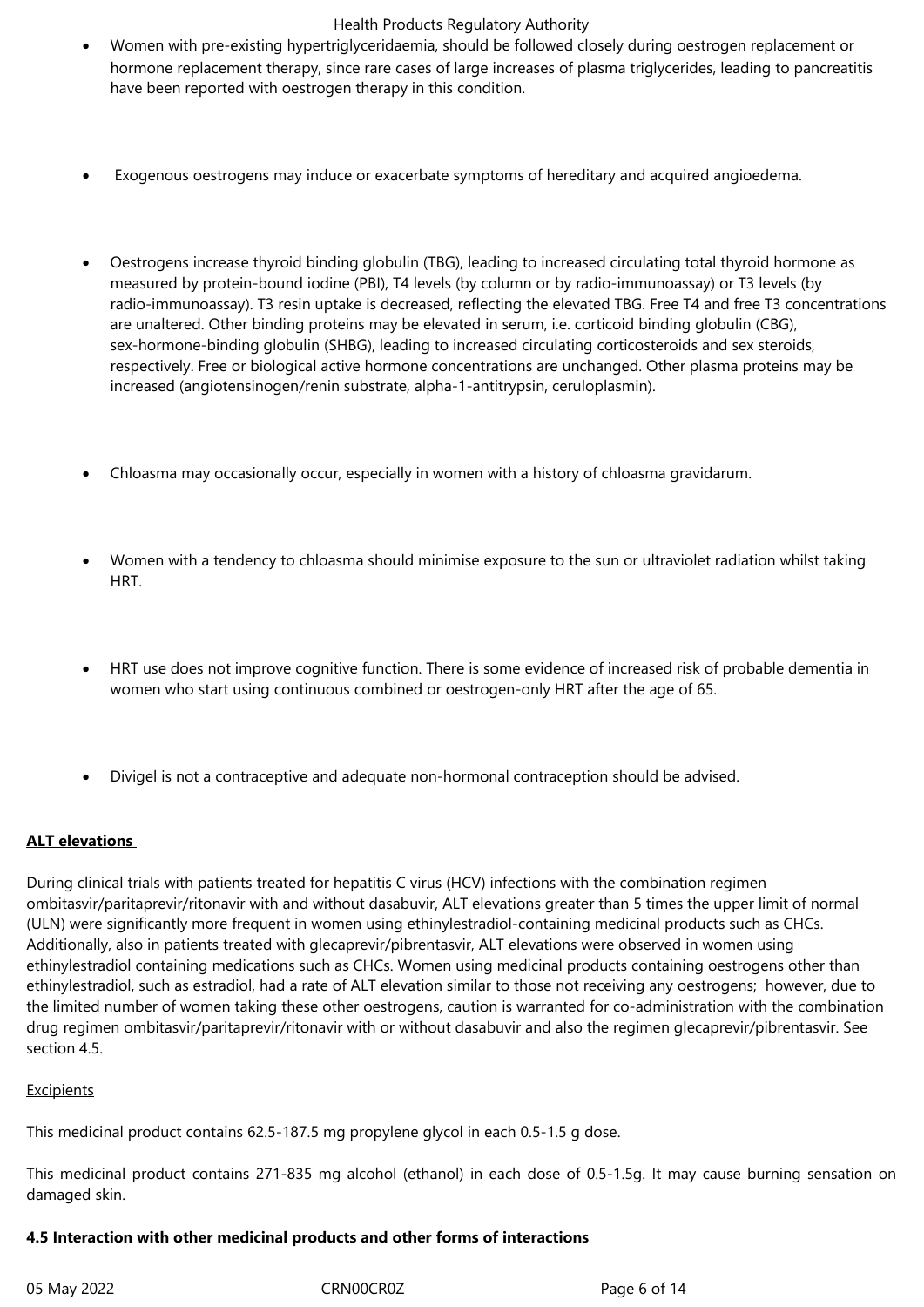The metabolism of oestrogens may be increased by concomitant use of substances known to induce drug-metabolising enzymes, specifically cytochrome P450 enzymes, such as anticonvulsants (e.g. phenobarbital, phenytoin, carbamazepine) and anti-infectives (e.g. rifampicin, rifabutin, nevirapine, efavirenz).

Ritonavir and nelfinavir, although known as strong inhibitors, by contrast exhibit inducing properties when used concomitantly with steroid hormones.

When co-administered with sex hormones, many combinations of HIV protease inhibitors and nonnucleoside reverse transcriptase inhibitors including combinations with HCV inhibitors, can increase or decrease plasma concentrations of oestrogen. The net effect of these changes may be clinically relevant in some cases.

Therefore, the prescribing information of concomitant medications including HIV/HCV antivirals should be consulted to identify potential interactions and any related recommendations.

Herbal preparations containing St John's wort (*Hypericum Perforatum*) may induce the metabolism of oestrogens.

At transdermal administration the first-pass effect in the liver is avoided and thus, transdermally applied oestrogens might be less affected than oral hormones by enzyme inducers.

Clinically an increased metabolism of oestrogens and progestagens may lead to decreased effect and changes in the uterine bleeding profile.

# **Pharmacodynamic interactions**

During clinical trials with the HCV combination drug regimen ombitasvir/paritaprevir/ritonavir with and without dasabuvir, ALT elevations greater than 5 times the upper limit of normal (ULN) were significantly more frequent in women using ethinylestradiol-containing medicinal products such as CHCs. Women using medicinal products containing oestrogens other than ethinylestradiol, such as estradiol, had a rate of ALT elevation similar to those not receiving any oestrogens; however, due to the limited number of women taking these other oestrogens, caution is warranted for co-administration with the combination drug regimen ombitasvir/paritaprevir/ritonavir with or without dasabuvir and also the regimen with glecaprevir/pibrentasvir (see section 4.4).

### **4.6 Fertility, pregnancy and lactation**

### **Pregnancy**

Divigel is not indicated during pregnancy. If pregnancy occurs during therapy with Divigel, treatment should be withdrawn immediately.

The results of most epidemiological studies to date, relevant to inadvertent foetal exposure to oestrogens, indicate no teratogenic or foetotoxic effects.

### **Breastfeeding**

Divigel is not indicated during lactation.

### **4.7 Effects on ability to drive and use machines**

No studies on the effects on the ability to drive and use machines have been performed.

### **4.8 Undesirable effects**

During the first few months of treatment, breakthrough bleeding, spotting and breast tenderness or enlargement can occur. These are usually temporary and normally disappear after continued treatment.

Adverse drug reactions were recorded e.g. in 3 phase III clinical studies ( $n = 611$  women at risk) and were included in the table when considered at least possibly related to treatment with 50 mcg/day estradiol or 100 mcg/day estradiol, respectively, following transdermal application.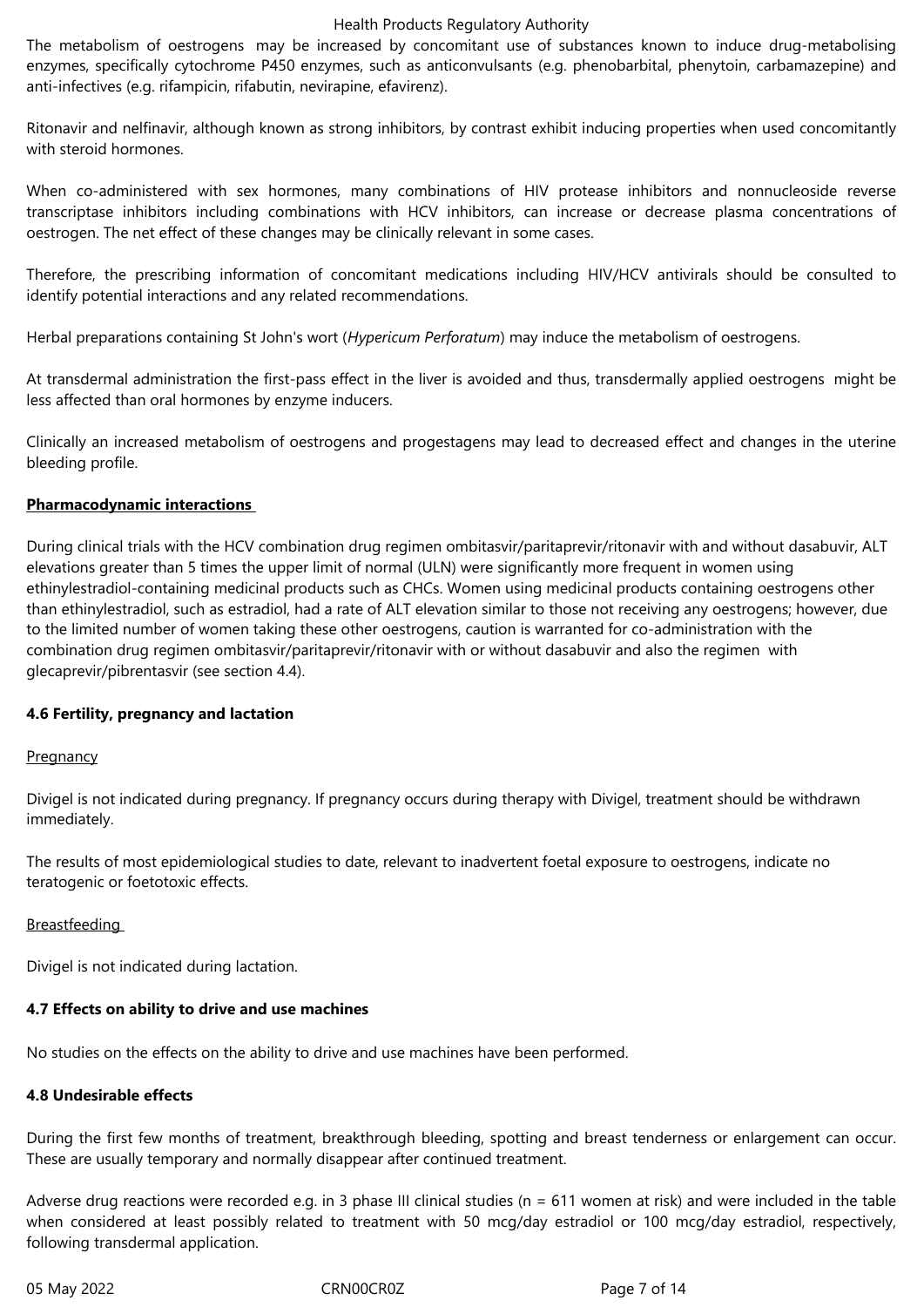The table below lists adverse drug reactions recorded in clinical studies as well as adverse drug reactions reported post-marketing. The experience of adverse drug reactions is overall expected in 76% of the patients. Adverse drug reactions appearing in >10% of patients in clinical trials were application site reactions and breast pain.

Undesirable effects according to system organ class associated with transdermal estradiol treatment are presented in the table below:

| Organ system<br>class                                                              | Common<br>ADRs,<br>$\geq$ 1/100, < 1/1<br>0          | Uncommon ADRs, ≥1/1,000,<1/100                                                                                                                         | Rare ADRs,<br>$\geq 1/10,000,$<br>< 1/1,000                                                                              | Adverse<br>events<br>reported<br>post<br>marketing<br>with<br>frequency<br>not known<br>(cannot be<br>estimated<br>from the<br>available<br>data) |
|------------------------------------------------------------------------------------|------------------------------------------------------|--------------------------------------------------------------------------------------------------------------------------------------------------------|--------------------------------------------------------------------------------------------------------------------------|---------------------------------------------------------------------------------------------------------------------------------------------------|
| Neoplasms<br>benign,<br>malignant and<br>unspecified (incl<br>cysts and<br>polyps) |                                                      | Benign breast neoplasm, benign endometrial neoplasm                                                                                                    |                                                                                                                          | Uterine<br>fibroids                                                                                                                               |
| Immune system<br>disorders                                                         |                                                      | Hypersensitivity reaction                                                                                                                              |                                                                                                                          | Exacerbation<br>of<br>angioedema<br>(hereditary<br>and<br>acquired)                                                                               |
| Metabolism and<br>nutrition<br>disorders                                           | Oedema,<br>weight<br>increase,<br>weight<br>decrease | Increased appetite, Hypercholesterolemia <sup>1</sup>                                                                                                  |                                                                                                                          |                                                                                                                                                   |
| Psychiatric<br>disorders                                                           | Depression,<br>nervousness,<br>lethargy              | Anxiety, insomnia, apathy, emotional lability, impaired<br>concentration, changes in mood or libido, euphoria <sup>1</sup> ,<br>agitation <sup>1</sup> |                                                                                                                          |                                                                                                                                                   |
| Nervous system<br>disorders                                                        | Headache,<br>dizziness                               | Migraine, paraesthesia, tremor <sup>1</sup>                                                                                                            |                                                                                                                          |                                                                                                                                                   |
| Eye disorders                                                                      |                                                      | Visual impairment, dry eye <sup>1</sup>                                                                                                                | Contact lens<br>intolerance                                                                                              |                                                                                                                                                   |
| Cardiac<br>disorders                                                               |                                                      | Palpitations                                                                                                                                           |                                                                                                                          |                                                                                                                                                   |
| Vascular<br>disorders                                                              | Hot flushes                                          | Hypertension <sup>1</sup> , superficial phlebitis <sup>1</sup> , purpura <sup>1</sup>                                                                  | Venous<br>thromboembolism<br>(i.e. deep leg or<br>pelvic venous<br>thrombosis and<br>pulmonary<br>embolism) <sup>2</sup> | Cerebral<br>ischaemic<br>events                                                                                                                   |
| Respiratory,<br>thoracic and<br>mediastinal<br>disorders                           |                                                      | Dyspnoea <sup>1</sup> , rhinitis <sup>1</sup>                                                                                                          |                                                                                                                          |                                                                                                                                                   |
| Gastrointestinal                                                                   | Nausea,                                              | Constipation, dyspepsia <sup>1</sup> , diarrhoea <sup>1</sup> , rectal disorder <sup>1</sup>                                                           |                                                                                                                          | Abdominal                                                                                                                                         |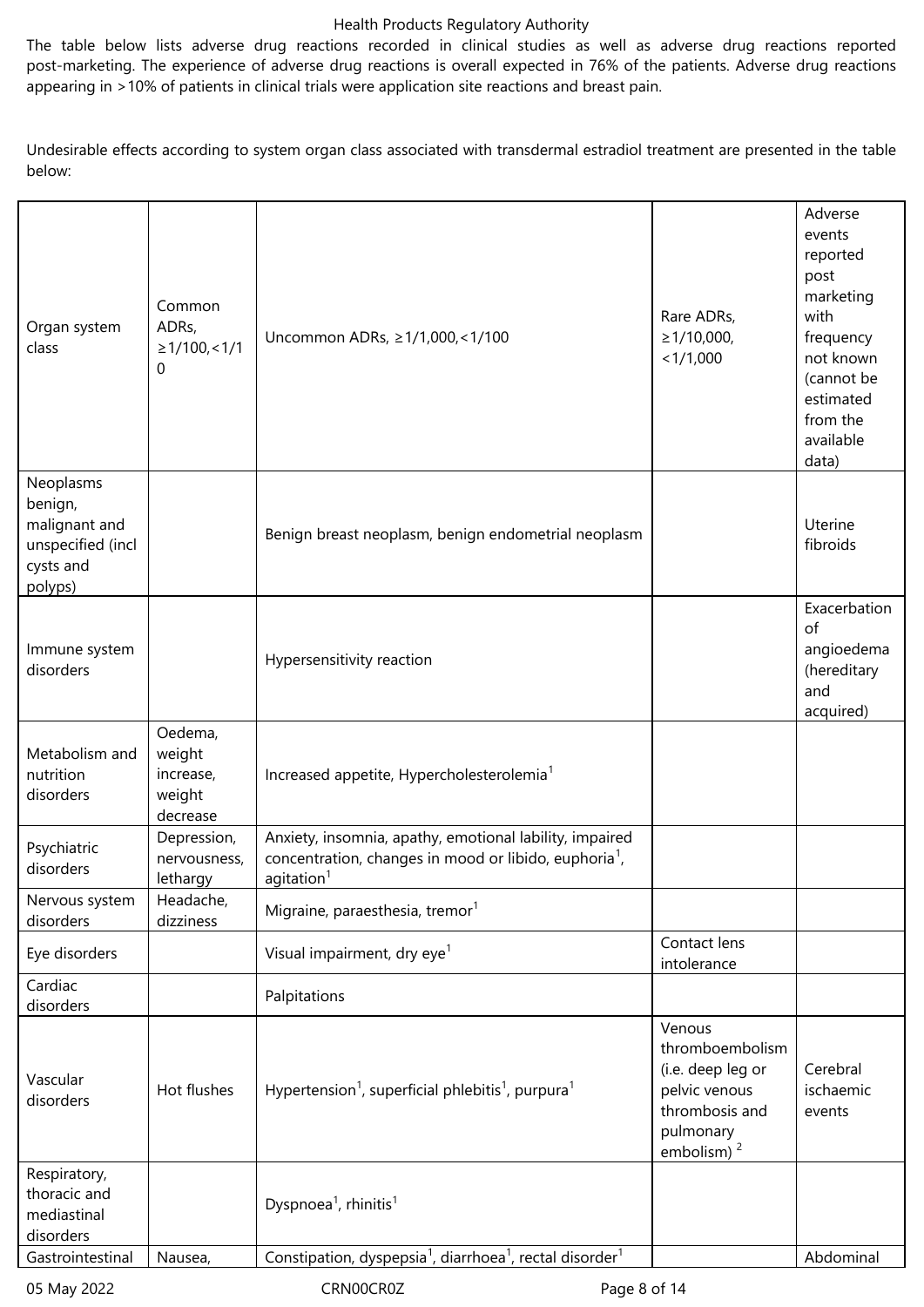| disorders                                                     | vomiting,<br>stomach<br>cramps,<br>flatulence                                                                                                                          |                                                                                                                                                                   |                                                      | pain,<br>bloating<br>(abdominal<br>distension) |
|---------------------------------------------------------------|------------------------------------------------------------------------------------------------------------------------------------------------------------------------|-------------------------------------------------------------------------------------------------------------------------------------------------------------------|------------------------------------------------------|------------------------------------------------|
| Hepatobiliary<br>disorders                                    |                                                                                                                                                                        |                                                                                                                                                                   | Alterations in liver<br>function and<br>biliary flow | Cholestatic<br>jaundice                        |
| Skin and<br>subcutaneous<br>tissue disorders                  |                                                                                                                                                                        | Acne, alopecia, dry skin, nail disorder <sup>1</sup> , skin nodule <sup>1</sup> ,<br>hirsutism <sup>1</sup> ,<br>erythema nodosum, urticaria                      | Rash                                                 | Contact<br>dermatitis,<br>eczema               |
| Musculoskeletal<br>and connective<br>tissue disorders         |                                                                                                                                                                        | Joint disorders, muscle cramps                                                                                                                                    |                                                      |                                                |
| Renal and<br>urinary<br>disorders                             |                                                                                                                                                                        | Increased urinary frequency/urgency, urinary<br>incontinence <sup>1</sup> , cystitis <sup>1</sup> , urine discoloration <sup>1</sup> ,<br>haematuria <sup>1</sup> |                                                      |                                                |
| Reproductive<br>system and<br>breast disorders                | <b>Breast</b><br>pain/tension,<br>unscheduled<br>vaginal<br>bleeding or<br>spotting,<br>vaginal<br>discharge,<br>disorder of<br>vulva/vagina,<br>menstrual<br>disorder | Breast enlargement, breast tenderness, endometrial<br>hyperplasia, uterine disorder <sup>1</sup>                                                                  | Dysmenorrhea,<br>pre-menstrual like<br>syndrome      |                                                |
| General<br>disorders and<br>administration<br>site conditions | Skin<br>irritation,<br>application<br>site pruritus,<br>pain,<br>increased<br>sweating                                                                                 | Fatigue, abnormal laboratory test <sup>1</sup> , asthenia <sup>1</sup> , fever <sup>1</sup> , flu<br>syndrome <sup>1</sup> , malaise <sup>1</sup>                 |                                                      |                                                |

 $1$  have been reported in single cases in clinical trials. Given the small study population (n=611) it cannot be determined based on these results if the events are uncommon or rare.

 $2$  see sections 4.3 and 4.4.

Other adverse reactions have been reported in association with oestrogen/progestagen treatment:

- Oestrogen-dependent neoplasms benign and malignant, e.g. endometrial cancer.
- Myocardial infarction and stroke.
- Gall bladder disease.
- Skin and subcutaneous disorders: chloasma, erythema multiforme
- Probable dementia over the age of 65 (see section 4.4).

### **Breast cancer risk**

- An up to 2-fold increased risk of having breast cancer diagnosed is reported in women taking combined oestrogen-progestagen therapy for more than 5 years.
- The increased risk in users of oestrogen-only therapy is lower than that seen in users of oestrogen-progestagen combinations.
- The level of risk is dependent on the duration of use (see section 4.4).
- Absolute risk estimations based on results of the largest randomised placebo-controlled trial (WHI-study) and the largest meta-analysis of prospective epidemiological studies are presented. **Largest meta-analysis of**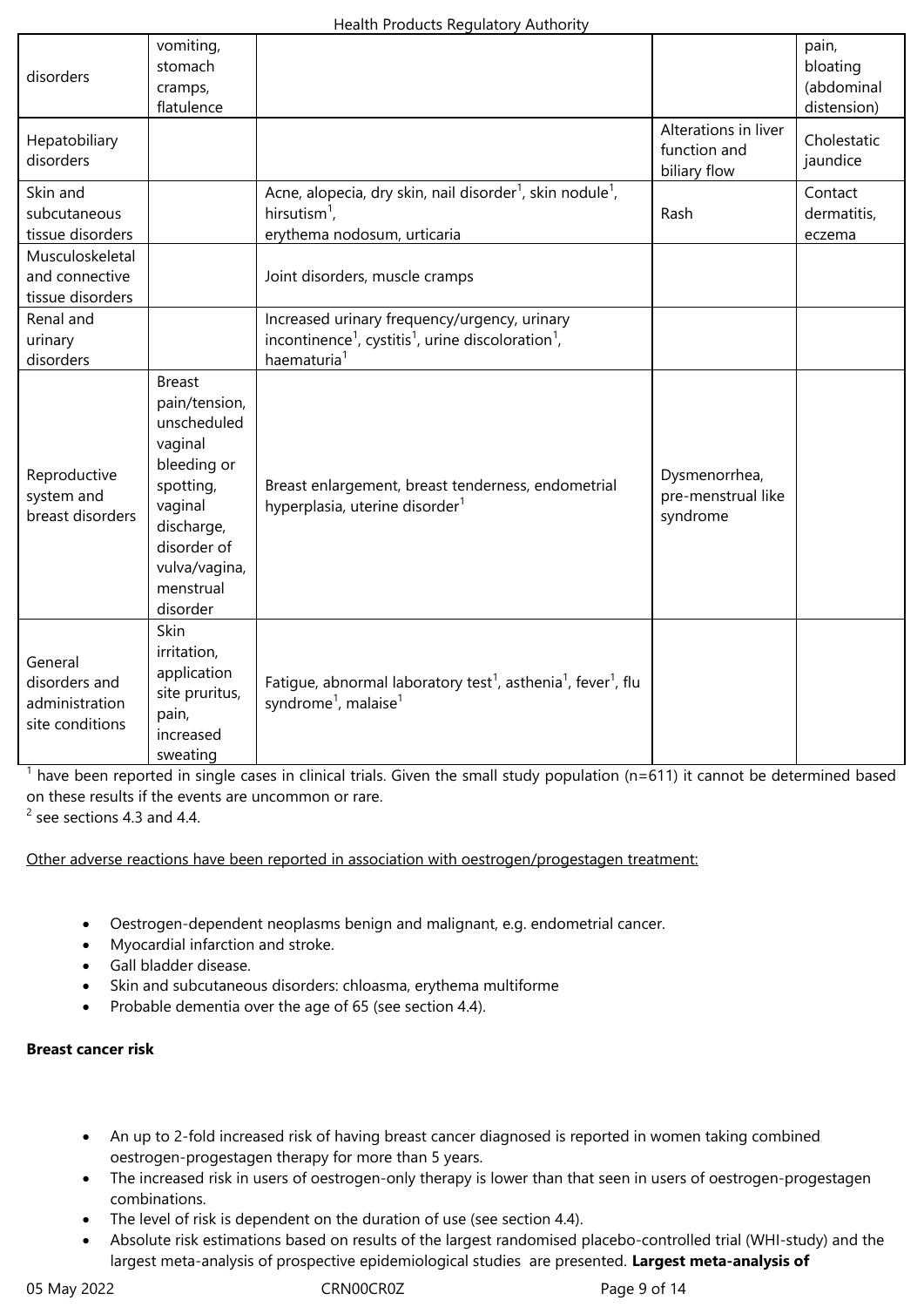# **prospective epidemiological studies – Estimated additional risk of breast cancer after 5 years' use in women with BMI 27 (kg/m<sup>2</sup> )**

| Age at start HRT<br>(years)                                                                                                                                                                                                                                             | Incidence<br>per 1000<br>never-use<br>rs of HRT<br>over a 5<br>year<br>period<br>$(50 - 54)$<br>years) * | Risk ratio | Additional<br>cases per<br>1000 HRT<br>users after<br>5 years |
|-------------------------------------------------------------------------------------------------------------------------------------------------------------------------------------------------------------------------------------------------------------------------|----------------------------------------------------------------------------------------------------------|------------|---------------------------------------------------------------|
| <b>Oestrogen only HRT</b>                                                                                                                                                                                                                                               |                                                                                                          |            |                                                               |
| 50                                                                                                                                                                                                                                                                      | 13.3                                                                                                     | 1.2        | 2.7                                                           |
| Combined oestrogen-progestagen                                                                                                                                                                                                                                          |                                                                                                          |            |                                                               |
| 50                                                                                                                                                                                                                                                                      | 13.3                                                                                                     | 1.6        | 8.0                                                           |
| * Taken from baseline incidence rates in England in 2015 in women with BMI 27 (kg/m <sup>2</sup> )<br>Note: Since the background incidence of breast cancer differs by EU country, the number<br>of additional cases of breast cancer will also change proportionately. |                                                                                                          |            |                                                               |

# **Estimated additional risk of breast cancer after 10 years' use in women with BMI 27 (kg/m<sup>2</sup> )**

| Age at start HRT<br>(years)                                                                                                                                                                                                                                             | Incidence<br>per 1000<br>never-use<br>rs of HRT<br>over a 10<br>year<br>period<br>$(50 - 59)$<br>years) $*$ | Risk ratio | Additional<br>cases per<br>1000 HRT<br>users after<br>10 years |
|-------------------------------------------------------------------------------------------------------------------------------------------------------------------------------------------------------------------------------------------------------------------------|-------------------------------------------------------------------------------------------------------------|------------|----------------------------------------------------------------|
| <b>Oestrogen only HRT</b>                                                                                                                                                                                                                                               |                                                                                                             |            |                                                                |
| 50                                                                                                                                                                                                                                                                      | 26.6                                                                                                        | 1.3        | 7.1                                                            |
| Combined oestrogen-progestagen                                                                                                                                                                                                                                          |                                                                                                             |            |                                                                |
| 50                                                                                                                                                                                                                                                                      | 26.6                                                                                                        | 1.8        | 20.8                                                           |
| * Taken from baseline incidence rates in England in 2015 in women with BMI 27 (kg/m <sup>2</sup> )<br>Note: Since the background incidence of breast cancer differs by EU country, the number<br>of additional cases of breast cancer will also change proportionately. |                                                                                                             |            |                                                                |

### **US WHI studies - additional risk of breast cancer after 5 years' use**

| Age range<br>(yrs)                                                                 |          |                    | Additional       |
|------------------------------------------------------------------------------------|----------|--------------------|------------------|
|                                                                                    |          | Risk ratio & 95%Cl | cases per        |
|                                                                                    |          |                    | 1000 HRT         |
|                                                                                    |          |                    | users over       |
|                                                                                    | arm over |                    | 5 years          |
|                                                                                    | 5 years  |                    | $(95\%CI)$       |
| <b>CEE</b> oestrogen-only                                                          |          |                    |                  |
| $50 - 79$                                                                          | 21       | $0.8(0.7-1.0)$     | $-4$ ( $-6-0$ )* |
| CEE+MPA oestrogen & progestagen#                                                   |          |                    |                  |
| $50 - 79$                                                                          | 17       | $1.2(1.0-1.5)$     | $+4(0-9)$        |
| * WHI study in women with no uterus, which did not show an increase of breast      |          |                    |                  |
| cancer.                                                                            |          |                    |                  |
| #When the analysis was restricted to women, who had not used HRT prior to the      |          |                    |                  |
| study, there was no increased risk apparent during the first 5 years of treatment: |          |                    |                  |
| after 5 years the risk was higher than in non-users.                               |          |                    |                  |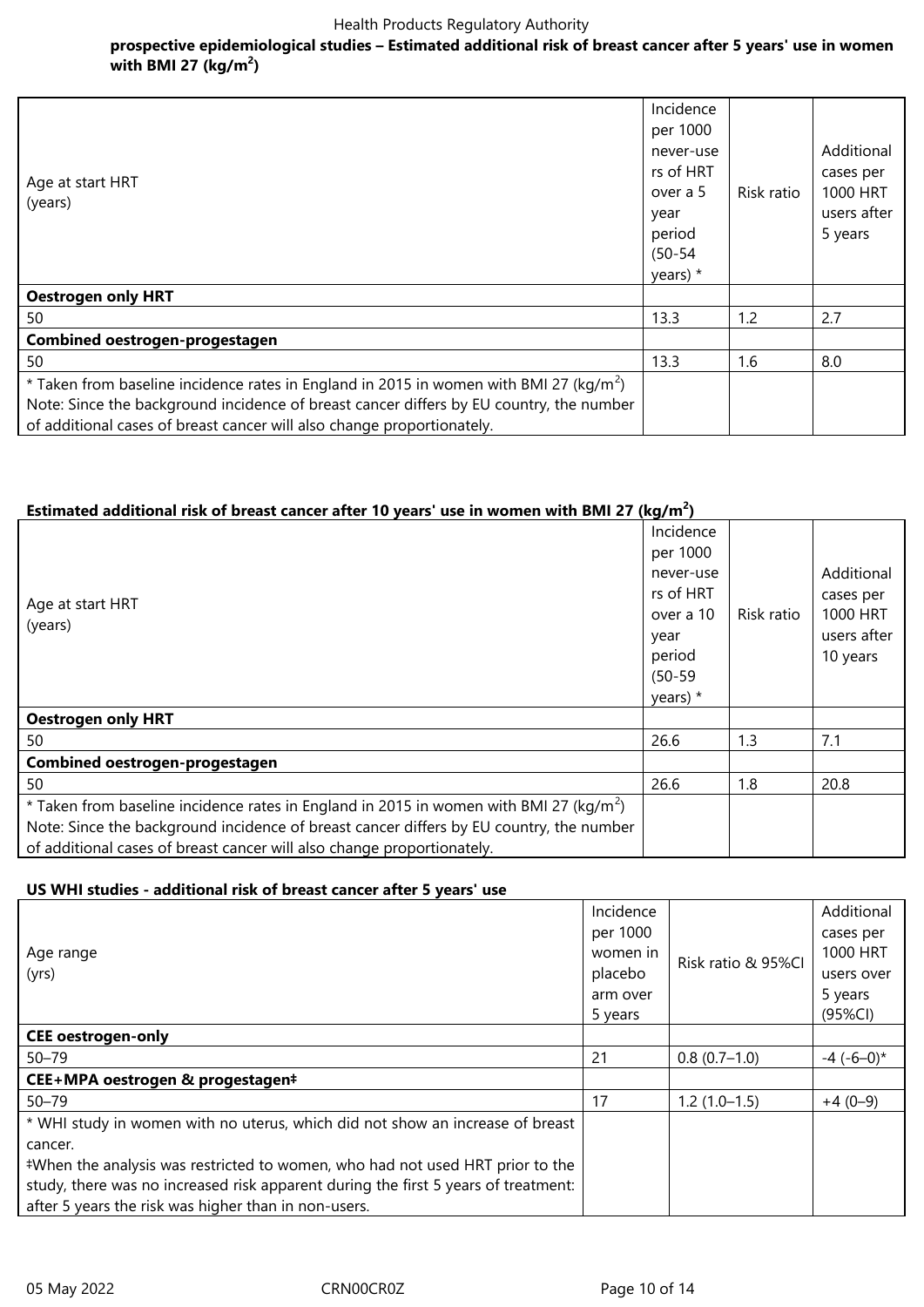# **Endometrial cancer risk**

#### Postmenopausal women with a uterus

The endometrial cancer risk is about 5 in every 1000 women with a uterus not using HRT. In women with a uterus, use of oestrogen-only HRT is not recommended because it increases the risk of endometrial cancer (see section 4.4).

Depending on the duration of oestrogen-only use and oestrogen dose, the increase in risk of endometrial cancer in epidemiology studies varied from between 5 and 55 extra cases diagnosed in every 1000 women between the ages of 50 and 65.

Adding a progestagen to oestrogen-only therapy for at least 12 days per cycle can prevent this increased risk. In the Million Women Study the use of five years of combined (sequential or continuous) HRT did not increase risk of endometrial cancer (RR of 1.0 [0.8-1.2]).

# **Ovarian cancer risk**

Use of oestrogen-only or combined oestrogen-progestagen HRT has been associated with a slightly increased risk of having ovarian cancer diagnosed (see section 4.4).

A meta-analysis from 52 epidemiological studies reported an increased risk of ovarian cancer in women currently using HRT compared to women who have never used HRT (RR 1.43, 95% CI 1.31-1.56). For women aged 50 to 54 years taking 5 years of HRT, this results in about 1 extra case per 2000 users. In women aged 50 to 54 who are not taking HRT, about 2 women in 2000 will be diagnosed with ovarian cancer over a 5-year period.

### **Risk of venous thromboembolism**

HRT is associated with a 1.3-3-fold increased relative risk of developing venous thromboembolism (VTE), i.e. deep vein thrombosis or pulmonary embolism. The occurrence of such an event is more likely in the first year of using HRT (see section 4.4). Results of the WHI studies are presented:

### **WHI Studies - Additional risk of VTE over 5 years' use**

| Incidence per 1000 women in         |                  | Additional cases per 1000 |
|-------------------------------------|------------------|---------------------------|
| placebo arm over 5 years            |                  | HRT users                 |
|                                     |                  |                           |
|                                     | $1.2(0.6-2.4)$   | $1(-3-10)$                |
|                                     |                  |                           |
|                                     | $2.3(1.2 - 4.3)$ | $5(1-13)$                 |
|                                     |                  |                           |
| Oral combined oestrogen-progestagen |                  | Risk ratio & 95%CI        |

### **Risk of coronary artery disease**

- The risk of coronary artery disease is slightly increased in users of combined oestrogen-progestagen HRT over the age of 60 (see section 4.4).

### **Risk of ischaemic stroke**

- The use of oestrogen-only and oestrogen + progestagen therapy is associated with an up to 1.5 fold increased relative risk of ischaemic stroke. The risk of haemorrhagic stroke is not increased during use of HRT.

- This relative risk is not dependent on age or on duration of use, but as the baseline risk is strongly age-dependent, the overall risk of stroke in women who use HRT will increase with age, see section 4.4.

### **WHI studies combined - Additional risk of ischaemic stroke\* over 5 years' use**

|                                                                          | Incidence |                    |            |
|--------------------------------------------------------------------------|-----------|--------------------|------------|
|                                                                          | per 1000  |                    | Additional |
|                                                                          | women in  | Risk ratio & 95%Cl | cases per  |
| Age range (years)                                                        | placebo   |                    | 1000 HRT   |
|                                                                          | arm over  |                    | users      |
|                                                                          | 5 years   |                    |            |
| $50 - 59$                                                                |           | $1.3(1.1-1.6)$     | $3(1-5)$   |
| * no differentiation was made between ischaemic and haemorrhagic stroke. |           |                    |            |
|                                                                          |           |                    |            |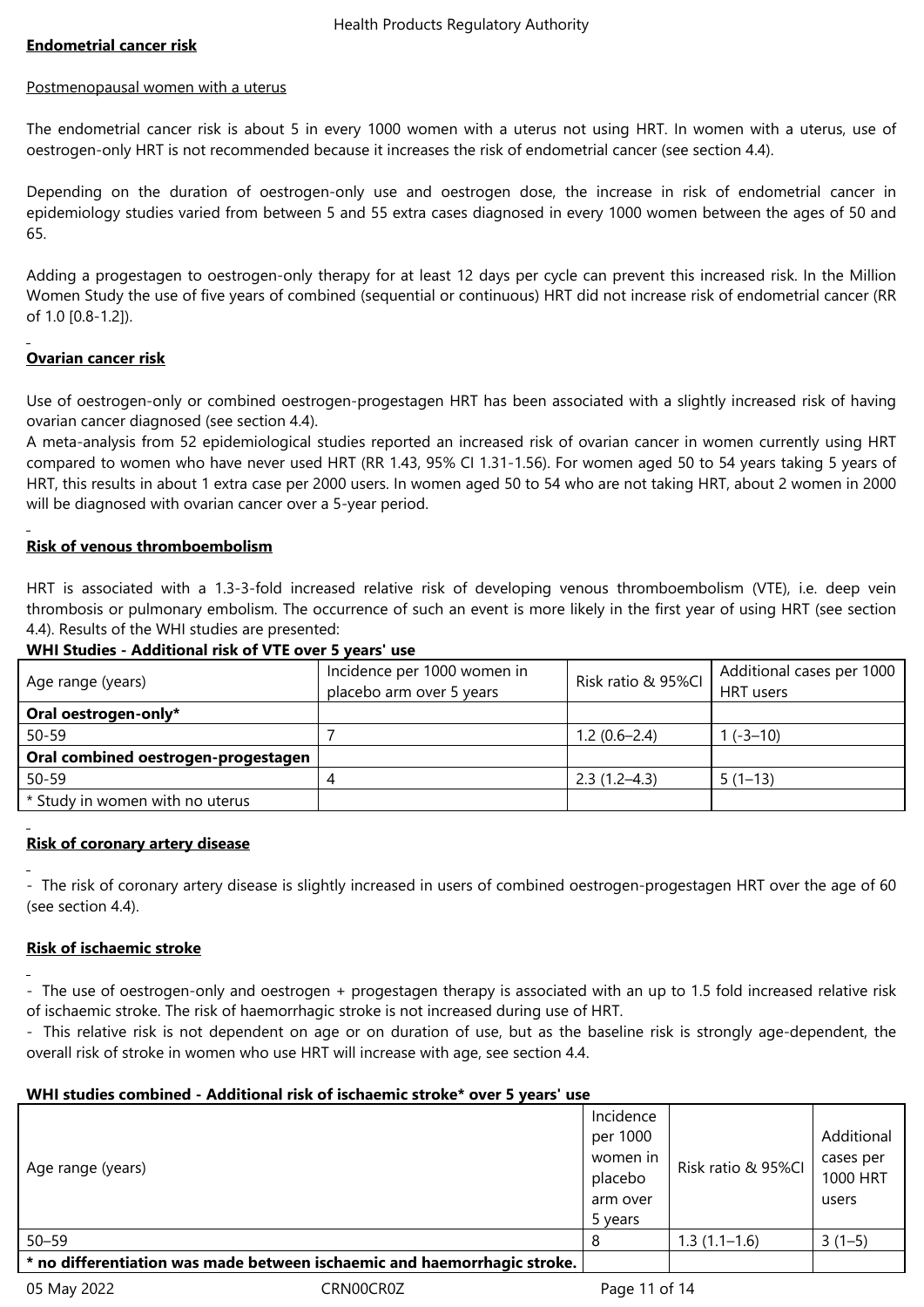# Reporting of suspected adverse reactions

Reporting suspected adverse reactions after authorisation of the medicinal product is important. It allows continued monitoring of the benefit/risk balance of the medicinal product. Healthcare professionals are asked to report any suspected adverse reactions via the HPRA Pharmacovigilance, Earlsfort Terrace, IRL - Dublin 2; Tel: +353 1 6764971; Fax: +353 1 6762517. Website: www.hpra.ie or Email: medsafety@hpra.ie.

# **4.9 Overdose**

Generally, oestrogens are well tolerated even in massive doses. Acute toxicity studies did not indicate a risk of acute adverse effects in case of inadvertent intake of a multiple of the daily therapeutic dose. Nausea, vomiting and withdrawal bleeding may occur in some women.

Overdose effects generally lead to breast tenderness, abdominal or pelvis swelling, anxiety and irritability. These symptoms disappear when treatment is stopped or when the dose is reduced.

Overdosage is unlikely with transdermal application. There is no specific antidote and treatment should be symptomatic. The gel should be washed.

# **5 PHARMACOLOGICAL PROPERTIES**

# **5.1 Pharmacodynamic properties**

Pharmacotherapeutic group: Natural and semisynthetic estrogens, plain, ATC code: G 03 CA 03.

The active ingredient, synthetic 17β-oestradiol, is chemically and biologically identical to endogenous human oestradiol. It substitutes for the loss of oestrogen production in menopausal women, and alleviates menopausal symptoms. Oestrogens prevent bone loss following menopause or ovariectomy.

As oestrogens promote the growth of the endometrium, unopposed oestrogens increase the risk of endometrial hyperplasia and cancer. The addition of a progestagen greatly reduces the oestrogen-induced risk of endometrial hyperplasia in non-hysterectomised women.

# Clinical trial information

The pharmacodynamics of Divigel are similar to those of oral oestrogens but the major difference to oral administration lies in the pharmacokinetic profile. The clinical efficacy of Divigel in the treatment of menopausal symptoms is comparable to that of peroral oestrogen.

# Relief of oestrogen-deficiency symptoms and bleeding patterns

Relief of menopausal symptoms was achieved during the first few weeks of treatment.

# Prevention of osteoporosis

- Oestrogen deficiency at menopause is associated with an increasing bone turnover and decline in bone mass.
- The effect of oestrogens on bone mineral density is dose-dependent. Protection appears to be effective for as long as treatment is continued. After discontinuation of HRT, bone mass is lost at a rate similar to that in untreated women.
- Evidence from the WHI trial and meta-analysed trials shows that current use of HRT, alone or in combination with progestagen – given to predominantly healthy women – reduces the risk of hip, vertebral, and other osteoporotic fractures. HRT may also prevent fractures in women with low bone density and /or established osteoporosis, but the evidence for that is limited.

### **5.2 Pharmacokinetic properties**

Divigel is an alcohol based oestradiol gel. When applied to the skin the alcohol evaporates rapidly and oestradiol is absorbed through the skin into circulation. Application of Divigel on area of 200-400  $cm<sup>2</sup>$  (size of one to two hands) does not affect the amount of oestradiol absorbed. However, if Divigel is applied to a larger area, absorption decreases significantly. To some extent, however, the oestradiol is stored in subcutaneous tissue from where it is released gradually into circulation.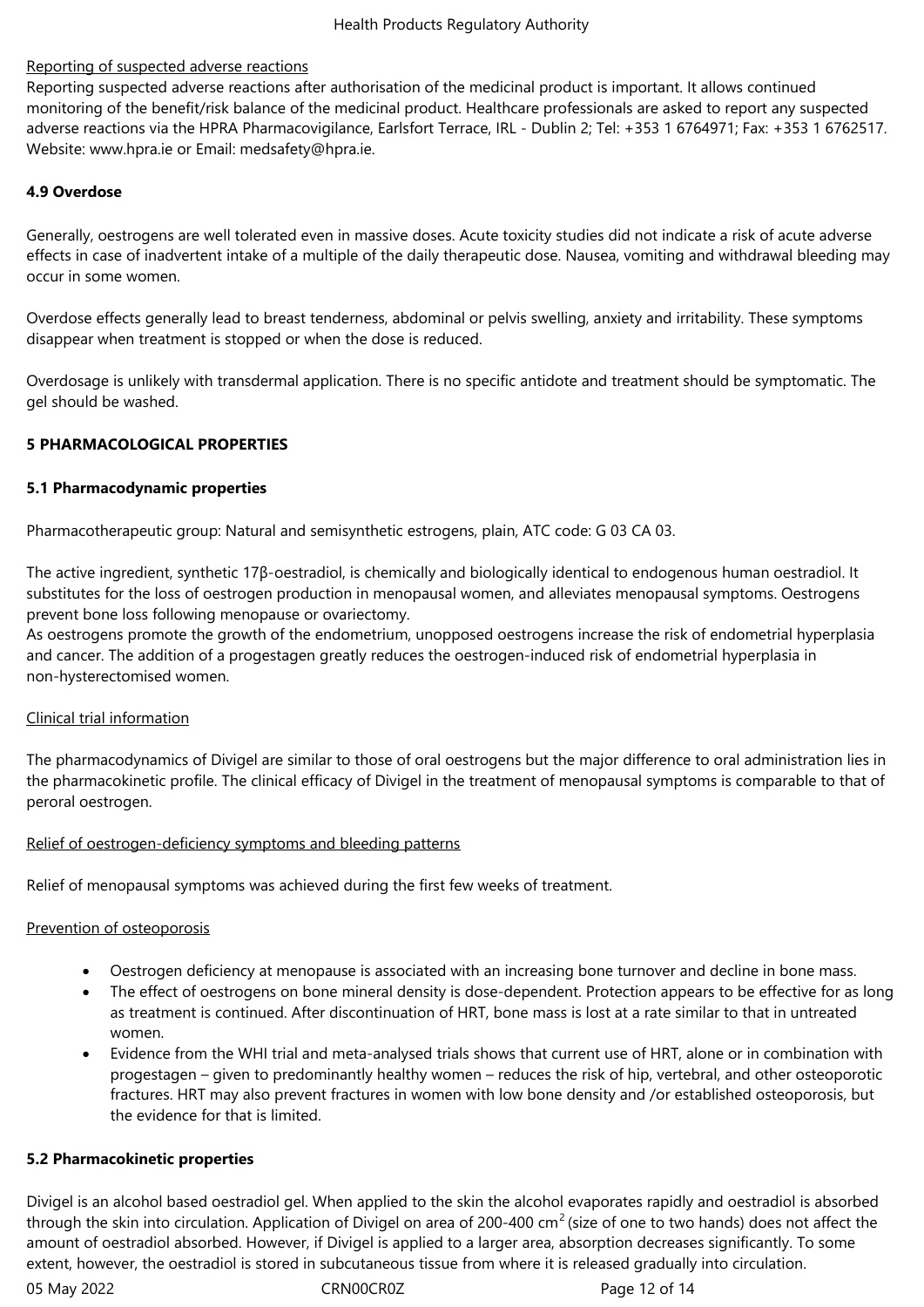Percutaneous administration naturally circumvents the hepatic first-pass metabolism. For these reasons the fluctuations in the plasma oestrogen concentrations with Divigel are less pronounced than with peroral oestrogen.

Percutaneous doses of 0.5, 1.0 and 1.5 mg estradiol (0.5, 1.0 and 1.5 mg Divigel) results in mean Cmax concentrations in the plasma of 143, 247 and 582 pmol/l, respectively. The corresponding mean Caverage concentrations over the dosing interval are 75, 124, and 210 pmol/l. The corresponding mean Cmin concentrations were 92, 101 and 152 pmol/l, respectively.

During Divigel treatment the estradiol/estrone ratio remains between 0.4 and 0.7, while for oral oestrogen treatment it usually drops to less than 0.2. The mean oestradiol exposure at steady state of Divigel is 82% compared to the equivalent oral dose of oestradiol valerate.

Otherwise the metabolism and excretion of transdermal oestradiol will follow the fate of natural oestrogens.

# **5.3 Preclinical safety data**

Oestradiol is a natural female hormone with an established clinical use. Therefore no toxicological studies have been performed with Divigel. The necessary studies on the irritant effects of the gel were studied in rabbits and skin sensitization in guinea pigs. Based on the results from these studies it can be concluded that Divigel very infrequently could cause mild skin irritation. Skin irritation can be reduced by daily change of the application site.

### **6 PHARMACEUTICAL PARTICULARS**

### **6.1 List of excipients**

Carbomer 974 P Trolamine Propylene glycol (E1520) Ethanol (96 per cent) Purified water

### **6.2 Incompatibilities**

Not applicable.

### **6.3 Shelf life**

3 years.

### **6.4 Special precautions for storage**

Do not store above 25<sup>o</sup>C.

### **6.5 Nature and contents of container**

Single dose aluminium foil sachets packed in cardboard outer cartons containing 28 x 1.0 g or 91 x 1.0 g.

Not all pack sizes may be marketed.

### **6.6 Special precautions for disposal and other handling**

Any unused medicinal product or waste material should be disposed of in accordance with local requirements.

### **7 MARKETING AUTHORISATION HOLDER**

Orion Corporation Orionintie 1 FI-02200 Espoo Finland

05 May 2022 **CRNOOCROL CRNOOCROL** Page 13 of 14